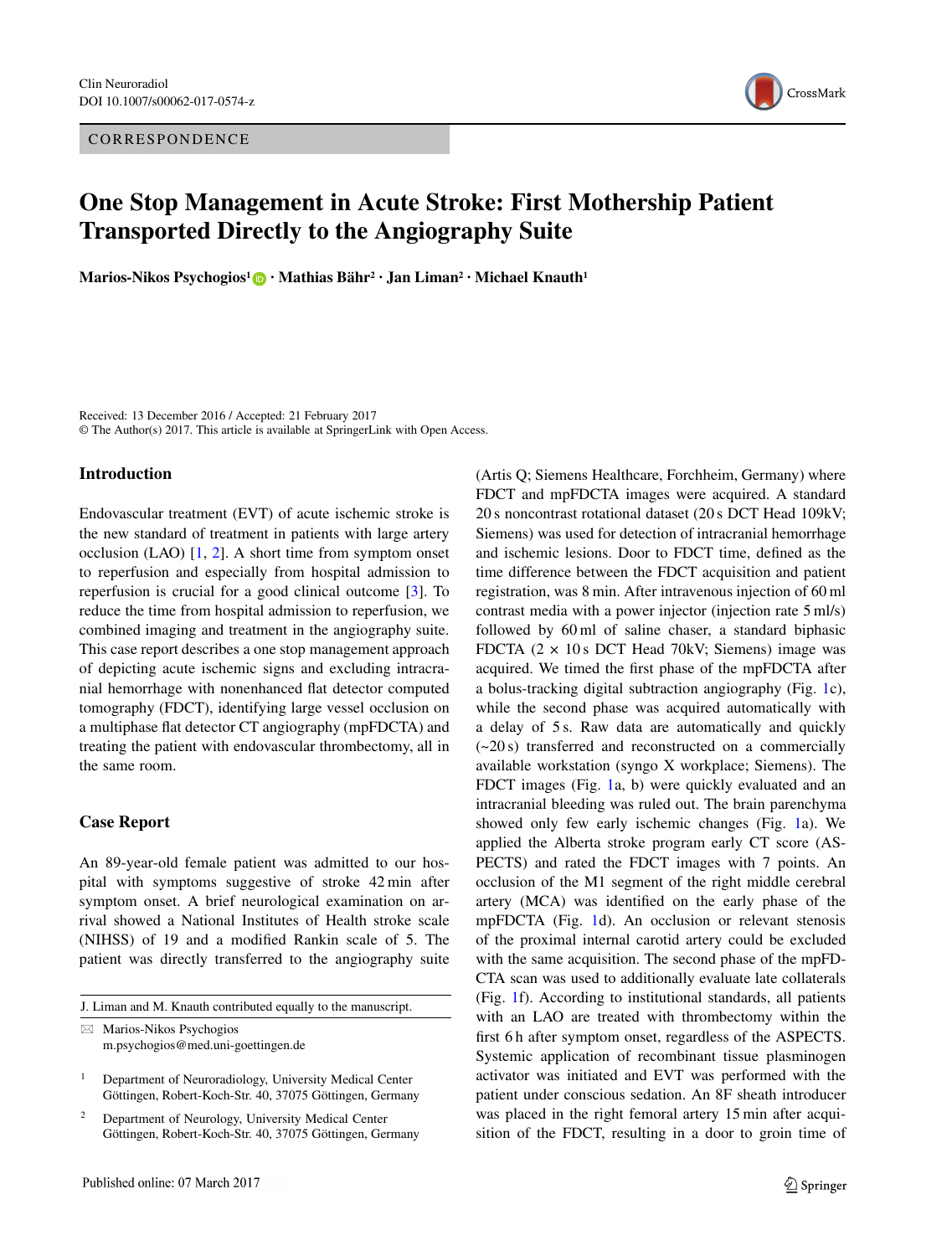

<span id="page-1-0"></span>**Fig. 1 a**, **b** show FDCT images of an 89-year-old female patient. An intracerebral hemorrhage can be excluded. Hypodensities (**a** *arrowheads*) of the right insula, caudate and lentiform nucleus result in an ASPECTS of 7. **c** We used digital subtraction angiography (DSA) to time the first phase of the mpFDCTA and started with the rotation after intravenously injecting contrast media and seeing enhancement of the distal carotid artery (**c** *arrows*). Reconstruction of the arterial mpFDCTA phase shows a proximal middle cerebral artery thrombosis on the right side (**d**) and just a few visible pial vessels within the occluded vascular territory (**e**). Note the very good depiction of even small intracranial vessels (**c** e. g. the distal superior cerebellar artery) due to the technical features of the mpFDCTA acquisition. The second (venous) mpFDCTA phase (**f**) delineates delayed filling in of peripheral vessels with decreased prominence and extent as well as ischemic regions with no vessels. DSA images show the persistent proximal occlusion before (**g**) and the successful recanalization of the middle cerebral artery (**h**) after thrombectomy with the SAVE technique [\[4\]](#page-2-3) (symptom to door time: 42 min, door to FDCT time: 8 min, door to groin time: 23 min, groin to reperfusion: 36 min, door to reperfusion: 59 min, symptom to reperfusion: 101 min)

23 min. The total times from hospital admission and from groin puncture to reperfusion (Fig. [1h](#page-1-0)) were 59 min and 36 min, respectively.

## **Discussion**

In this case report, we demonstrate to the best of our knowledge the first mothership stroke patient triaged and treated in the angio-suite with a one stop management. The ability to image and treat stroke patients in the same room without the need for transportation between modalities resulted in a door to groin time of 23 min and a door to reperfusion time of 59 min. Both times are below the recently propagated ideal target intervals of 60 min and 90 min for door to groin and door to reperfusion, respectively [\[5\]](#page-2-4). On the contrary, only a low proportion (13%) of patients were treated within the ideal target intervals in a recent meta-analysis of randomized trials [\[3\]](#page-2-2).

Regarding the image quality of FDCT, it has been shown that the latest generation of FDCT is of sufficient diagnostic value, compared with multidetector CT, for the detection of intracerebral hemorrhage, albeit with a limited sensitivity on a voxel-based assessment level  $[6, 7]$  $[6, 7]$  $[6, 7]$ . The image quality of the latest generation of flat detector equipped angiography suite (Artis Q; Siemens) is not only sufficient to distinguish bleeding, but seems feasible in the detection of supratentorial ischemic changes (Fig. [1a](#page-1-0); [\[6\]](#page-2-5)). Occluded vessels can be detected with the arterial phase of FDCTA, while the addition of a venous phase allows evaluation of late cerebral collaterals. Collateral status, even when evaluated on single-phase CTA images, is a very good predictor